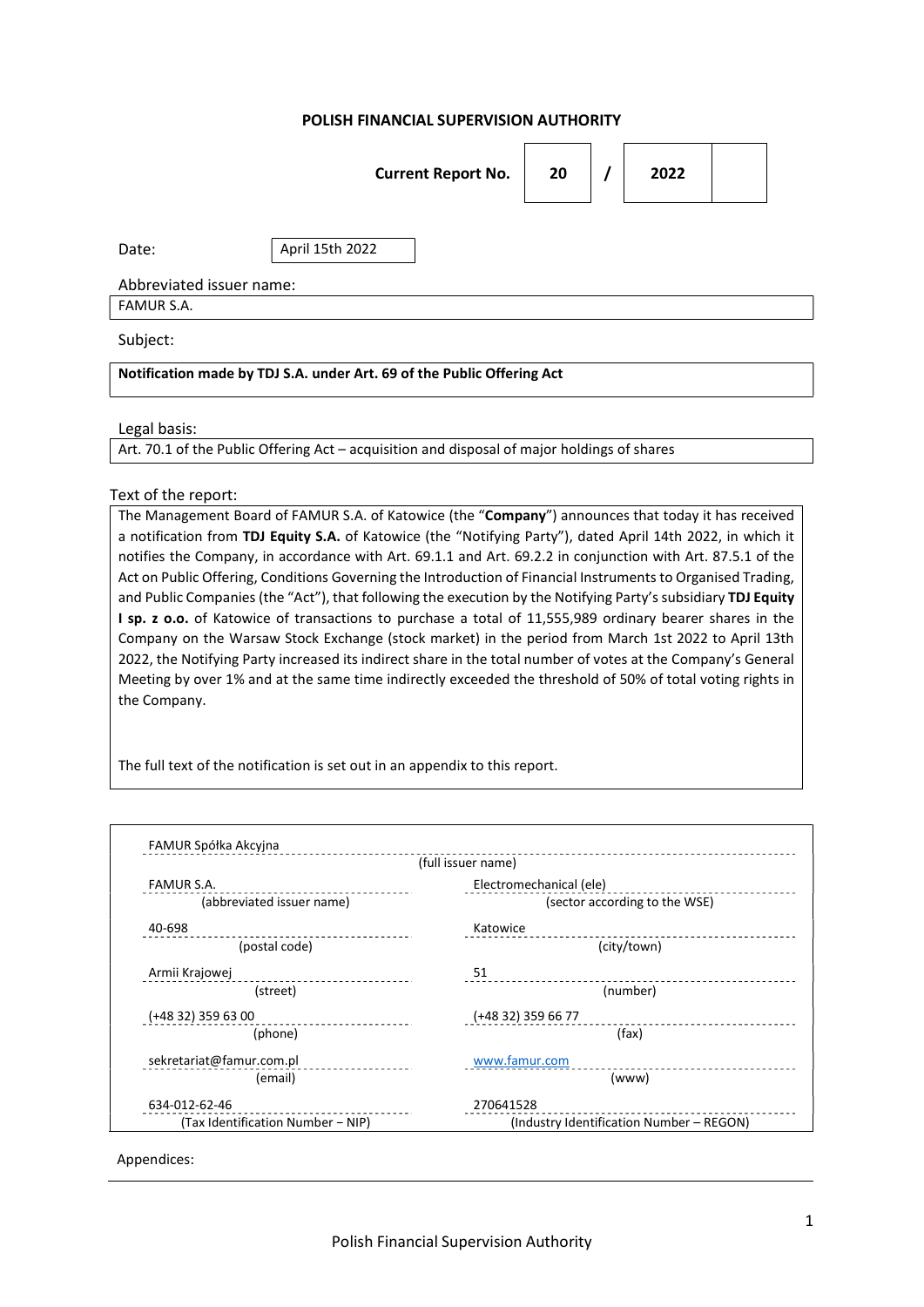| File:             | <b>Description</b>      |
|-------------------|-------------------------|
| Powiadomienie.pdf | <b>TIFICATION</b><br>N0 |

# SIGNATURES OF AUTHORISED REPRESENTATIVES

| Date            | Full name         | Position                                                           | Signature |
|-----------------|-------------------|--------------------------------------------------------------------|-----------|
| April 15th 2022 | Mirosław Bendzera | President of<br>the Management Board                               |           |
| April 15th 2022 | Tomasz Jakubowski | Vice President, Chief<br>Operating Officer,<br>Underground segment |           |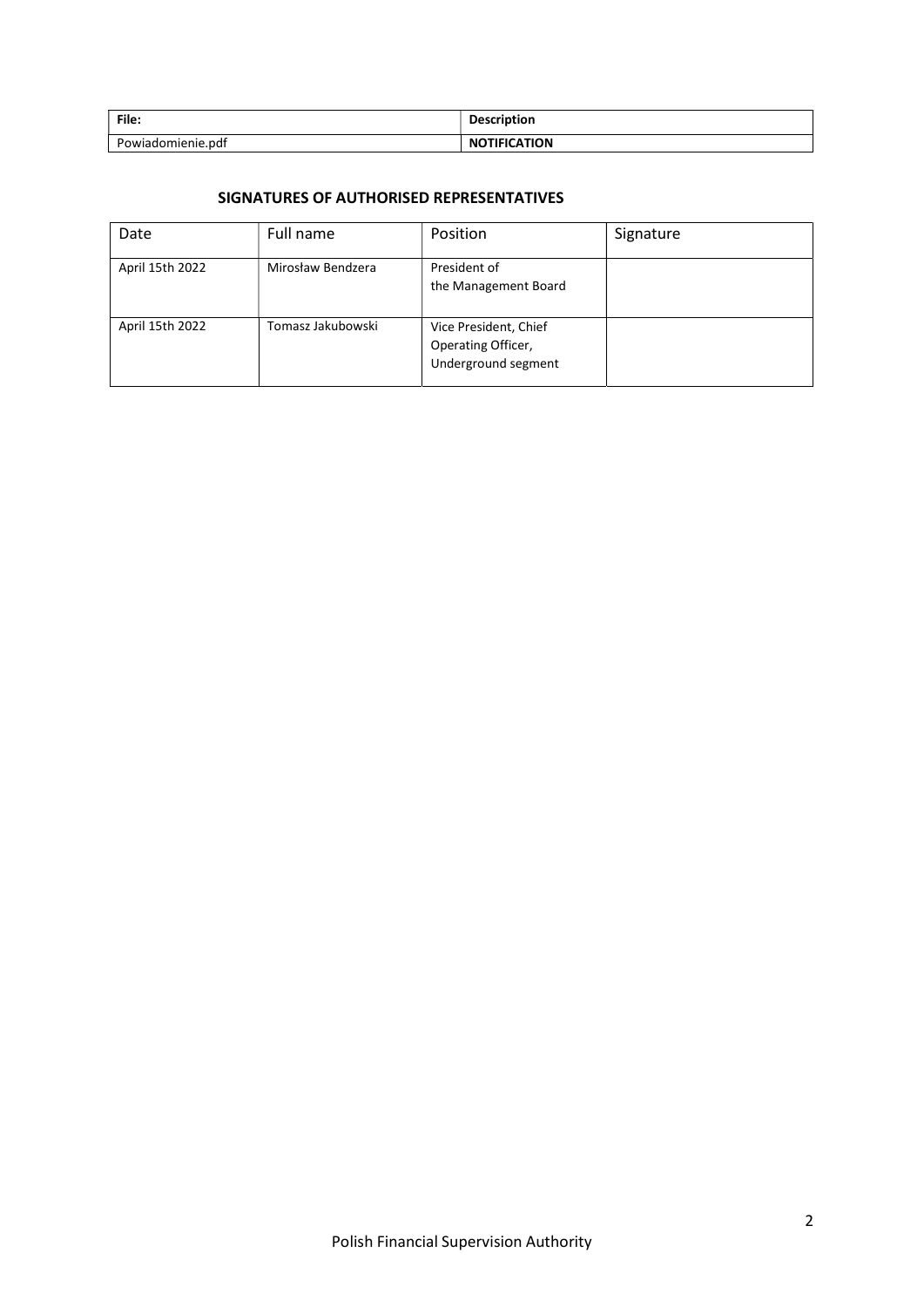FAMUR S.A. ul. Armii Krajowej 51 40-698 Katowice, Poland

Notifying Party: TDJ spółka akcyjna with its registered office at Al. Roździeńskiego 1A, Katowice, entered in the Register of Businesses of the National Court Register maintained by the District Court for Katowice-Wschód in Katowice, National Court Register No. KRS 0000361419, Tax Identification Number NIP: 6350000825, Industry Identification Number REGON: 003501895, represented by Grzegorz Morawiec, Independent Commercial Proxy.

## Notification

## under Art. 69.1.1 and Art. 69.2.2 in conjunction with Art. 87.5.1 of the Act on Public Offering, Conditions Governing the Introduction of Financial Instruments to Organised Trading, and Public Companies (the "Act")

Acting on behalf of TDJ spółka akcyjna (the "Notifying Party"), I would like to inform you that following the execution by the Notifying Party's subsidiary TDJ Equity I sp. z o.o. of Katowice, of transactions to buy a total of 11,555,989 ordinary bearer shares in FAMUR S.A. of Katowice (the "Company" ) on the Warsaw Stock Exchange (stock market) in the period from March 1st 2022 to April 13th 2022, the Notifying Party increased its indirect share in the total number of votes at the Company's General Meeting by over 1% and at the same time indirectly exceeded the threshold of 50% of total voting rights in Famur S.A.

Prior to the change, the Notifying Party held indirectly, through the subsidiaries TDJ Equity I sp. z o.o, the Company and Famur Finance sp. z o.o., 278,172,470; 85,655; and 1,000 ordinary bearer shares in the Company, respectively, that is a total of 278,259,125 ordinary bearer shares in the Company, representing approximately 48.41% of the Company's share capital and conferring 278,259,125 voting rights, or approximately 48.41% of total voting rights in the Company; no voting rights could be exercised in respect of the 85,655 and 1,000 ordinary bearer shares, representing jointly approximately 0.015% of the share capital and the same percentage of total voting rights within the meaning of the Act, as those shares were the Company's treasury shares.

The Notifying Party further reports that on March 18th 2022 a decrease in the Company's share capital through the cancellation of 82,539 treasury shares, i.e. by PLN 825.39, was registered, as announced by the Company in Current Report No. 13/2022.

After the change, the Notifying Party holds indirectly, through the subsidiaries TDJ Equity I Sp. z o.o, the Company and Famur Finance sp. z o.o., 289,728,459; 3,116; and 1,000 ordinary bearer shares in the Company, respectively, that is a a total of 289,732,575 ordinary bearer shares in the